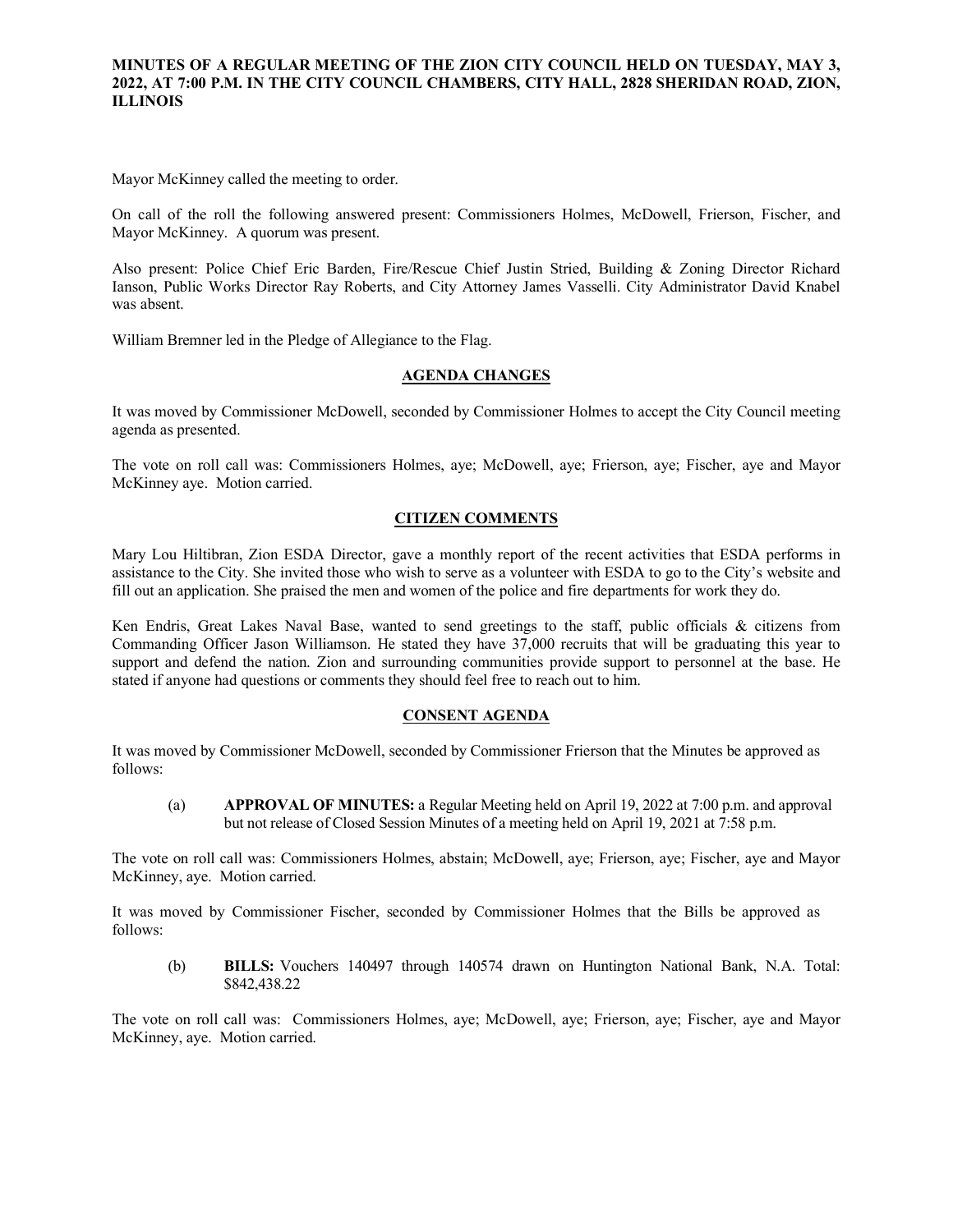## **QUOTES/WATER HEATER REPLACEMENT/FIRE STATION 1**

A memo (22-DOC-40) was received from Chief Stried regarding quotes for the replacement of Station 1's water heater. Chief Stried stated the water heater at Station 1 has been leaking and is expected to fail soon, potentially without notice. In following the City's purchasing policy related to emergency purchases, Commissioner Frierson was contacted and received verbal approval from other commissioners to proceed with the project. Staff has attempted to receive three quotes for the project, but only two were submitted after lengthy and time-consuming attempts. Zion's CODE Plumbing has been identified as the best quote and will install a tankless water heater which will also improve efficiency and is more environmentally friendly. He requested formal approval of the CODE Plumbing quote of \$13,105.00 for the project. Commissioner Fischer asked what made them decide to go with a tankless system. Chief Stried stated the tankless system costs less, is more efficient and safer to the environment. Commissioner Fischer stated one concern he has is with the tankless system corrosion can build up and asked if that was discussed. Lt. Messick stated as long as they are consistent with the preventative maintenance the unit should last as long or longer as a regular water heater. When the station was built, not a lot of thought went into the placement of the equipment. The new way will provide a significant savings. In order to replace the old one with regular water heater a lot would have to be done just to get to the unit which would require significant labor costs.

It was moved by Commissioner Frierson, seconded by Commissioner McDowell to accept the quote of CODE Plumbing for the replacement of a water heater at Fire Station 1 in the amount of \$13,105.00. The vote on roll call was: Commissioners Holmes, aye; McDowell, aye; Frierson, aye; Fischer, aye and Mayor McKinney, aye. Motion carried.

# **PROPOSAL/ENVIRONMENTAL CONSULTING SERVICES**

A memo (22-DOC-41) was received from Director Roberts regarding a quote for engineering services from the City's environmental consultant, Deigan and Associates, for the City's closed landfills. Director Roberts stated the services will include groundwater monitoring and reporting, landfill inspections and quarterly reporting to the IEPA which is required as part of city's post closure permit. IEPA has approved the requested permit modifications to reduce the analytical costs of groundwater sampling by conducting reporting on a semiannual basis rather than quarterly. Staff requests and recommends approval of the proposal for the environmental services from Deigan and Associates of Libertyville, IL in the amount of \$26,073.50. The proposed contract is for the FY23 and will be a budgeted item within the Waste Fund. Commissioner Fischer asked how much longer they would have to monitor the landfills. Director Roberts stated it would probably be in the range of 15-20 years. When the landfills were capped they were not constructed with the necessary poly membrane. There would be a significant cost to reconstruct them to include the membrane. Commissioner Frierson asked if there was any advancement with the solar company interested in occupying the land. Director Roberts stated he spoke with Administrator Knabel and the company is still interested but is being held up by the IEPA.

It was moved by Commissioner McDowell, seconded by Commissioner Holmes to accept the quote of Deigan and Associates of Libertyville, Illinois for engineering services related to Zion's closed landfills in the amount of \$26,073.50. The vote on roll call was: Commissioners Holmes, aye; McDowell, aye; Frierson, aye; Fischer, aye and Mayor McKinney, aye. Motion carried.

# **TABULATION OF BIDS/2022 WATERMAIN REPLACEMENT PROJECT**

A Tabulation of Bids (22-DOC-42) was received from Director Roberts for the 2022 Water Main Replacement Project. On April 9, 2022 the City held a bid opening for the 2022 Water Main Replacement Project. Attached were the bid results and Burke Engineering's recommendation. The lowest responsible bidder for the base bid and alternate bids 1, 2 was Campanella and Sons, Inc. of Wadsworth Illinois. Staff requests and recommends awarding the Base Bid only to Campanella and Sons, Inc. in the amount of \$1,198,078.97. Funding for the project will be included in the FY 23 Water Budget. Copies of the bid tabulations are on file in both the City Clerk's office and Public Works office are posted on the City of Zion website. Commissioner McDowell asked if the reason for not accepting the alternates was money? Director Roberts stated yes, and the costs were already 30% higher than anticipated. Commissioner McDowell asked if the funds are readily available if grant money is received. Director Roberts stated yes. Commissioner Fischer asked how much pipe will be replaced. Director Roberts stated they will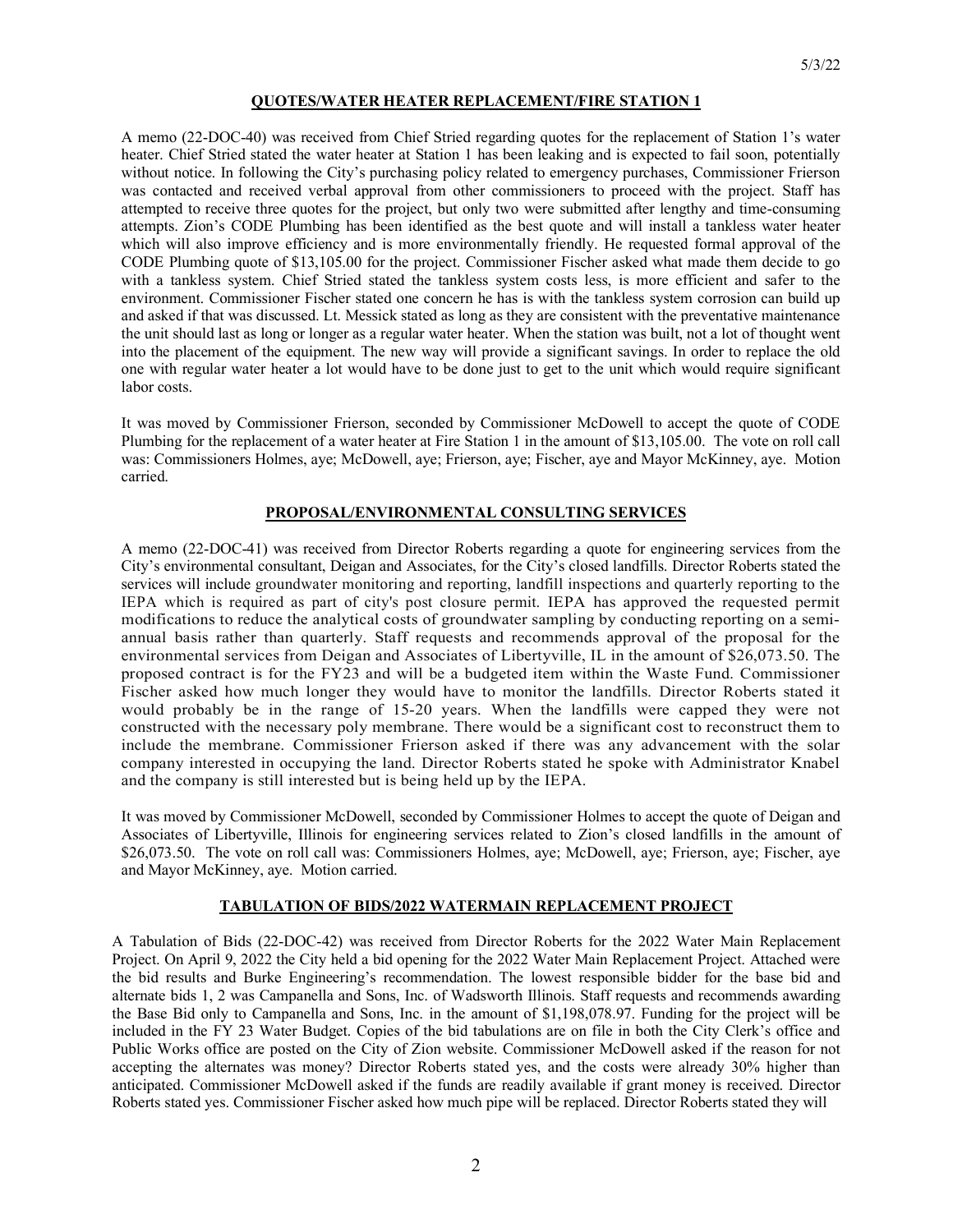be upgrading the pipe to 8 inch and replacing the sanitary sewer lining and alley. He is hearing from other contractors that pipe will most likely go up 25%.

It was moved by Commissioner McDowell, seconded by Commissioner Fischer that the bid for the 2022 Water main Replacement Project be awarded to Campanella and Sons, for the base bid in the amount of \$1,198,078.97. The vote on roll call was: Commissioners Holmes, aye; McDowell, aye; Frierson, aye; Fischer, aye and Mayor McKinney, aye. Motion carried.

# **TABULATION OF BIDS/REPLACEMENT OF COUNCIL CHAMBERS FURNACE & A/C**

A Tabulation of Bids (22-DOC-43) was received from Director Ianson for the replacement of the Council Chambers furnace and air conditioning. On April 25, 2022 the City held a bid opening for the replacement of the Council Chambers furnace and air conditioning. Two responsive bids were received:

| Northern Weathermakers, Inc. | \$19,220.59 |
|------------------------------|-------------|
| Bee Liner Lean Services      | \$19,400.00 |

Staff recommended to accept the lowest responsible bidder, Northern Weathermakers, Inc. in the amount of \$19,220.59.

It was moved by Commissioner Holmes, seconded by Commissioner McDowell that the bid for Replacement of the Council Chambers Furnace and A/C be awarded to Northern Weathermakers, Inc. in the amount of \$19,220.59. The vote on roll call was: Commissioners Holmes, aye; McDowell, aye; Frierson, aye; Fischer, aye and Mayor McKinney, aye. Motion carried.

## **DEPARTMENTAL COMMENTARY**

Director Ianson reminded residents that sump pumps may be discharged onto their own property only.

Director Roberts stated on Friday, IDOT held a bid opening for the FAU 27<sup>th</sup> Street Project. JA Johnson Paving came in with an estimate \$100,000 lower than estimated with a cost savings of \$30,000. The project will be an 80/20 split. It will include the resurfacing of Emmaus to Galilee. Commissioner Frierson asked for an update on Popeye's. Director Roberts stated they are looking at the middle to the end of May for groundbreaking. The permitting process has begun for both Building and Engineering.

Mayor McKinney stated Administrator Knabel is at a Nuclear Commission Forum telling Zion's story to different groups. He has a significant knowledge on the subject and is making sure it gets addressed financially. They continue to work with State and Federal resources to get compensated. They will be debriefed upon his return.

Chief Stried thanked Mary Lou Hiltibran for her kind comments but also feels that all Departments should be commended for their work at the City. Additionally, he congratulated Mary Hudson for her 30 years with the City of Zion.

Chief Barden stated they are hiring at the PD and invited those interested to go to ApplytoServe.com to apply. If an individual is applying as a Zion resident, there is no fee for the application. He also reminded residents if they have an issue within their neighborhood they can look at their district map and contact the Sergeant in their District.

Commissioner McDowell reminded residents of the National Day of Prayer that will take place this Thursday and invited all to pray. President Harry S. Truman proclaimed a National Day of Pray to be observed on July 4, 1952. Each year since that date, Americans have observed the day in their own way. This years' event will take place in the atrium at CTCA at 7:30 a.m. Additional information is available on the National Day of Prayer website nationaldayofprayer.org.

Mayor McKinney shared the many "National Days" for the month of May. Additionally, he commented on Commissioner McDowell's idea to involve ZBTHS in the design for the new Welcome signs throughout the City. He is excited for the opportunity to get the students involved and work together to get the project done.